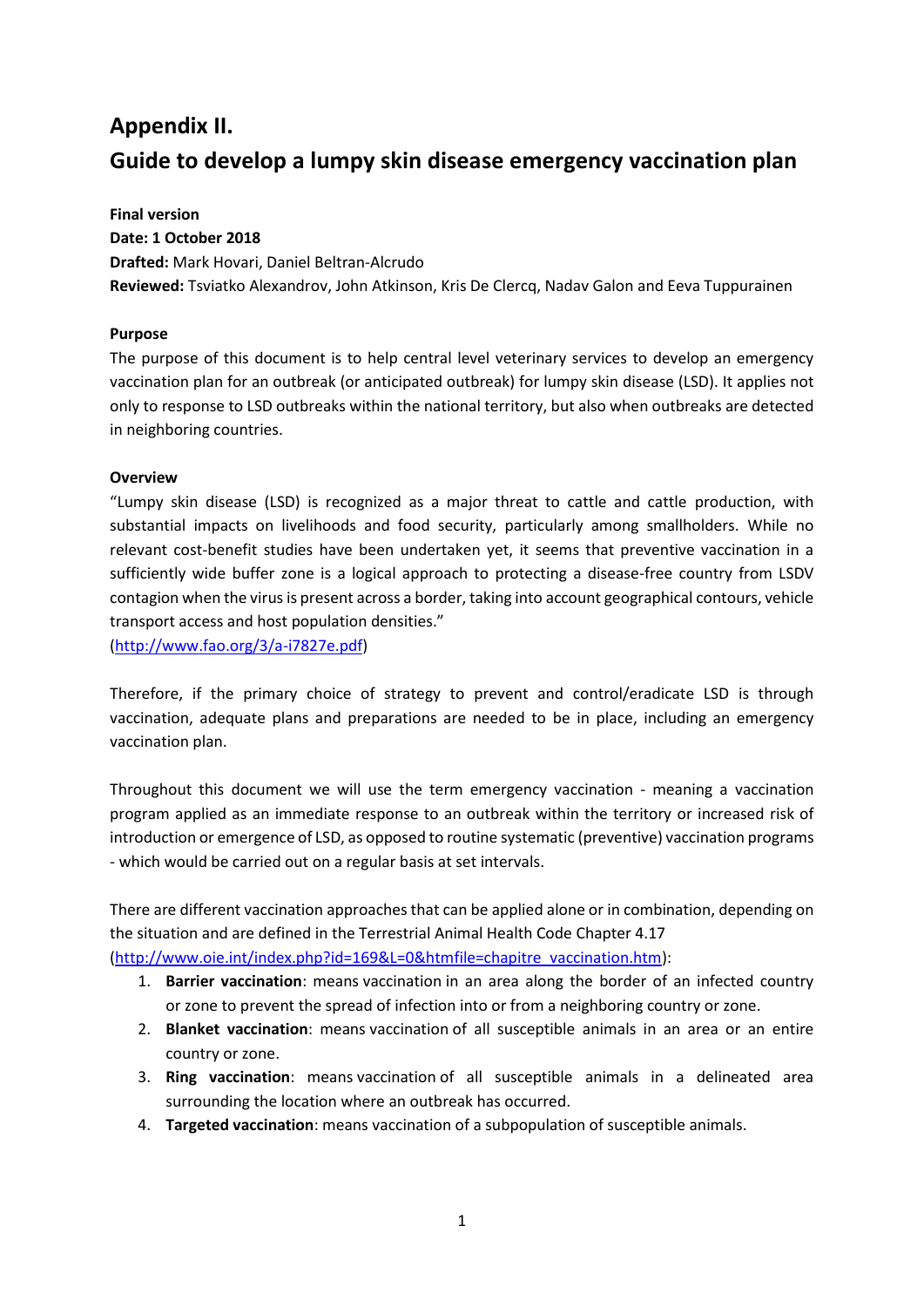Barrier and blanket vaccination should be the primary approach in case of LSD vaccination. Ring vaccination should be avoided.

## **Vaccinating against LSD**

What are the benefits of vaccination?

- Proved as best tool for quick and effective control of LSD;
- Reduces the total number of susceptible animals within the population, thus preventing entry (in the case of preventive vaccination) and spread of the disease;
- Protects the animals from the clinical manifestation of the disease, thus preventing direct and indirect economic losses;
- Easier to implement than sanitary measures (i.e. stamping out);
- In most cases costs are less compared to stamping out strategies;
- Advantages over other strategies from animal welfare, environmental and sociological aspects.

What are the potential drawbacks of vaccination?

- Longer waiting period after last outbreak to achieve disease free status;
- As clinical signs will not appear, clinical surveillance for the disease will be limited to a subpopulation (newborn stock, after maternal immunity disappears) and animals left unvaccinated for a number of reasons;
- Adverse reactions, although very rare, mild and short-lived, have been recorded and need to be well explained to farmers to prevent their reticence to have their animals vaccinated.

Important information about vaccination

- A high quality vaccine (including Neethling strain) is always recommended (e.g. to help ensure appropriate protection against disease).
- In case of LSD, there is no DIVA vaccine (i.e. differentiating infected from vaccinated animals based on antibodies). But PCR-based DIVA assays with the current vaccines for discrimination between field and vaccine virus strains exist (Agianniotaki et al., 2017);
- It takes about 1-3 weeks post vaccination to develop sufficient immunity.
- Vaccines require special facilities, storage and handling conditions, as well as trained people to vaccinate them.
- A poor quality or defective vaccine will give a false sense of security, while not conferring full protection to the animals.
- It may affect the trading (mostly export) ability of live cattle or products of a country.
- Vaccines and vaccination cause extra costs which have to be covered.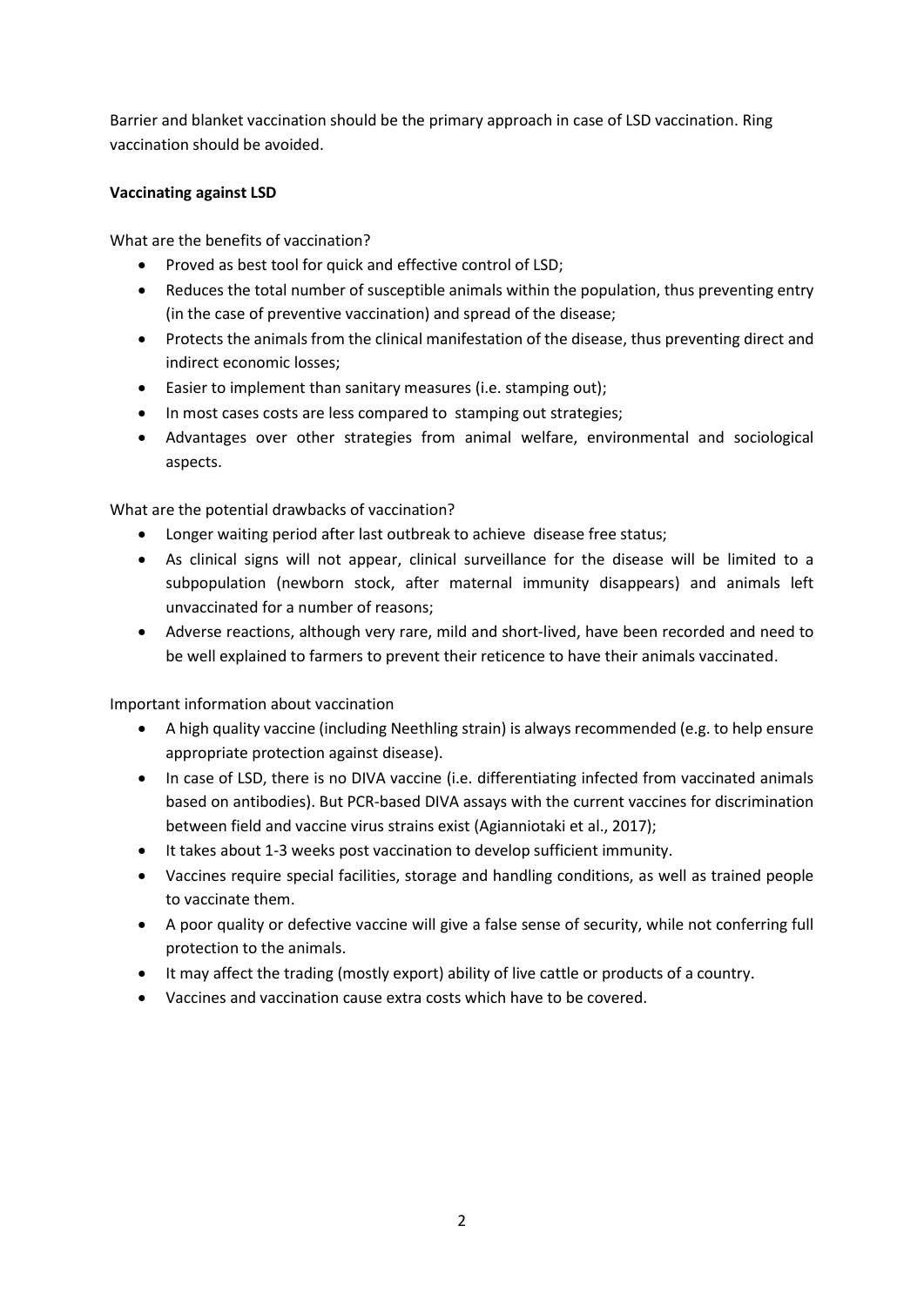#### **Detection and Preparedness for a Lumpy skin disease outbreak**

It is out of the scope of this guide to detail the various measures to be taken to prevent the entry of disease into the country, but it must be highlighted that preventing entry is the first line of defense. Further details on prevention and detection can be found in the FAO Lumpy Skin Disease Field Manual [\(www.fao.org/3/a-i7330e.pdf\)](http://www.fao.org/3/a-i7330e.pdf).

#### **Emergency Vaccination Plan**

There are multiple ways to lay down an emergency vaccination plan. The key consideration is that the end product shall contain all the necessary preparedness needs and ensure that everything is ready to carry out an emergency vaccination successfully, when triggered.

Outline of a plan – the key elements:

#### **1) Emergency vaccination aims, objectives and strategy**

It is very important to have a clear idea what is the aim, what are the objectives and which strategies will be used during the emergency vaccination.

The **aim** is a broad statement of intent. It should explain how vaccination will contribute to the control of LSD.

Examples:

- "The strategic aim of the vaccination program is to reduce and stop the spread of LSD in case of an outbreak"
- "The strategic aim of the vaccination program is to prevent economic losses of farmers due to clinical manifestation of disease"
- "The strategic aim of the vaccination program is to prevent the entry of LSD from region/country X"

The **objectives** are measurable ways to achieve the aim. They should explain how the aim will be achieved. They always start with a verb like reduce, increase, prevent, etc. Examples:

- Reduce the overall number of outbreaks of LSD
- Prevent the spread of LSD further in the affected area and to free areas
- Minimize economical losses to farmers and maintain food-security
- Protect the high economic value properties from LSDV infection
- Reduce the number of culled animals due to infection of LSD
- Reduce the number of LSD susceptible animals

The **strategies** describe how the emergency vaccination will be implemented in the field to achieve the objectives. In other words, the specific details to be decided upon. A detailed list of questions on strategies can be found under the section Emergency Vaccination Strategies. It should be noted that as strategies relate to the objectives, if the strategies are not feasible, they will not contribute efficiently to meet the objectives.

## **2) Logistics**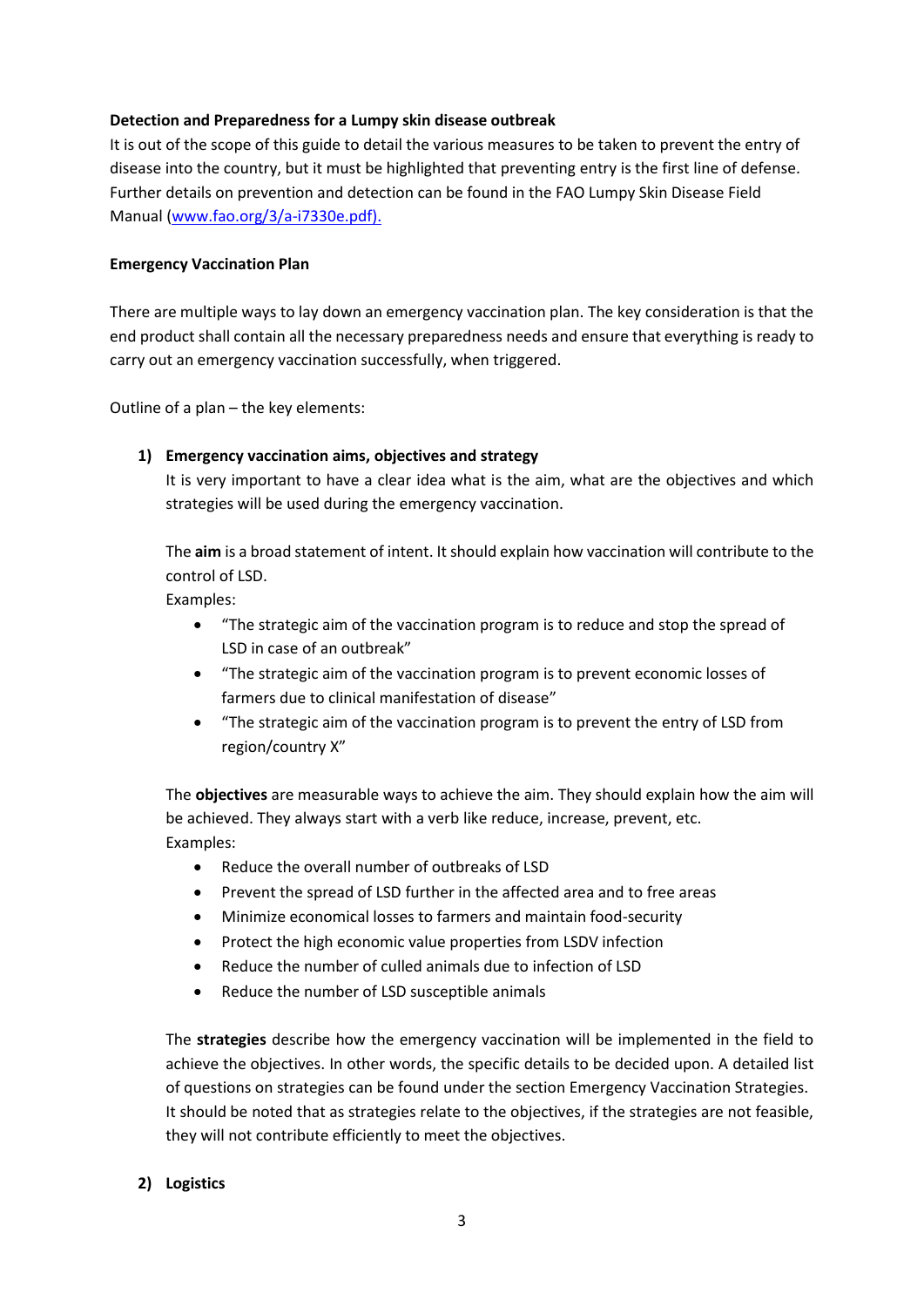Logistics ensure that the selected vaccine, will be received from the supplier on the exact day as requested (considering also airline shipping delays), in enough amount and right packages and under the right storage conditions, and delivered, in a traceable manner to the farms where it is needed without delay.

Public (routine and emergency) procurement procedures (if required) or vaccine banks are very important to be ready. A central facility should exist (i.e. Central Vaccination Storage Center lead by a National Vaccination Manager), where the vaccine is stored prior distribution to local facilities (i.e. Local Vaccination Distribution Points lead by the Local Vaccination Mangers), where it is handed over to the veterinarians.

The managers are responsible to keep records on how much and where the vaccines were used and collect unused vaccines after vaccination.

#### **3) Workforce**

The workforce ensures that the human resources, legal authorization, technical knowledge and equipment needed to vaccinate the animals are available, and records of the emergency vaccination are collected. Tasks include: establishing a roster of vaccinators and form vaccination teams who will carry out vaccination, purchasing and distributing vaccination equipment, maintaining the cold chain, developing vaccination record cards, and training vaccination teams. Budget source and procedure to pay non-government workers (if planned to use them) should be prepared.

#### **4) Biosecurity**

Biosecurity ensures that the disease is not spread due to the emergency vaccination activities. Tasks include of purchasing biosecurity equipment and training vaccination teams on (personal and farm-level) biosecurity principles.

#### **5) Surveillance**

Surveillance ensures that 1) animals outside the vaccination zone are examined to prove that the disease did not escape the vaccination zone; 2) animals in the vaccination zone are clinically checked prior vaccination to be disease free; and 3) adverse reaction to the vaccine are reported in unified form and investigated.

Therefore, surveillance tasks are carried out both outside the vaccination zone (in a 20-50 km surveillance zone around the borders of the vaccination area) and inside the vaccination zone: before and after vaccination has occurred.

Ideally, all farms and herds should be examined prior to vaccination, to rule out the clinical presence of the disease. This can be done by the vaccination team at the time of vaccination, by calling the animal owner or handler to certify that the animals do not show clinical signs, or by sending surveillance teams prior the arrival of the vaccination team. Surveillance activities should be implemented in the same maner during the 28 days post vaccination to detect LSDV already in incubation or adverse reactions due to the vaccine.

#### **6) Livestock identification, database and traceability**

Livestock individual identification and traceability ensure that vaccinated animals are marked and recorded in a central official electronic database. Extra visual post-vaccination marking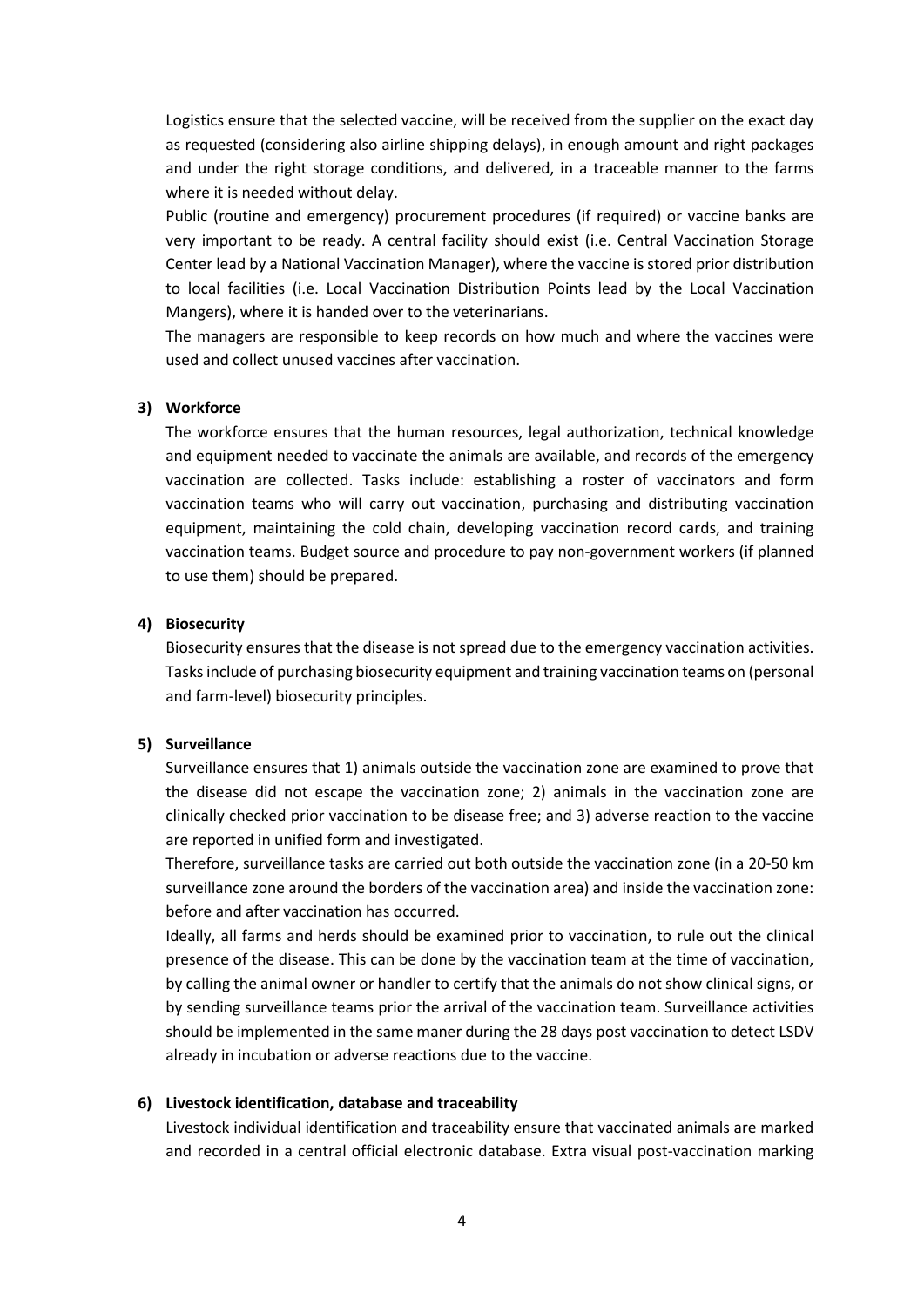can be used to ensure that movement of vaccinated and non-vaccinated animals can be adequately controlled.

#### **7) Post-vaccination monitoring and evaluation of the vaccination program**

To evaluate the vaccination program, first we should check if the defined objectives have been met. As objectives should be measurable, this would provide evidence of the success or failure of the vaccination program.

Second, we should look at outbreaks occurring among the vaccinated population. The time of the vaccination, incubation period and the occurrence of the clinical signs are very important in this matter. Adverse reaction to vaccination should be investigated and laboratory differentiation (molecular assays or gene sequencing) can be used to determine if the cause of the clinical signs is due to a field strain or a vaccine strain of LSDV.

If outbreaks occur 28 days or more after the emergency vaccination was conducted, this could indicate that vaccination did not lead to sufficient protection against LSD. These outbreaks should be investigated thoroughly to determine the cause of insufficient protection. Possible causes could be: low quality of vaccine, vaccination was not implemented, lower vaccine dose was applied, vaccine not properly stored and/or managed, etc.).

Third, specific measures can be determined. As example the **vaccine coverage** which is calculated by dividing the vaccinated population (number of animals vaccinated) by the eligible population (number of animals intended to be vaccinated at the beginning of the emergency vaccination). The vaccinated population can be based either on the number of vaccine doses distributed, or on the number of vaccines administered (using records). The second approach would give a more accurate measure. Vaccine coverage should be at least above 80% to achieve herd immunity and to avoid further virus circulation.

In the case of LSD, it is problematic to determine the **vaccinated population immunity** (calculated by dividing the immunized population by the vaccinated population), as antibody levels do not always rise in all vaccinated animals, thus making it difficult to calculate the immunized population. A strong decrease or entire lack of LSD outbreaks is a strong indication of proper vaccination strategy and implementation.

## **8) Communication strategy and key messages**

It is essential for the success of the emergency vaccination to obtain the approval of the various stakeholders. In order to be able to deliver key messages effectively, it is important to first establish a clear strategic aim and objectives (as discussed in point 1), as these will form the basis of the communication strategy. As previously discussed, the aim will show how the emergency vaccination contributes to the LSD control; the objectives will describe how the aims will be achieved.

Probably the most important stakeholder are the farmers (animal owners). Their approval is of highest importance. Therefore, the benefits and drawbacks of the vaccination should be clearly explained to them. This can be done either through leaflets or even better through farmers' meetings. The main messages could be: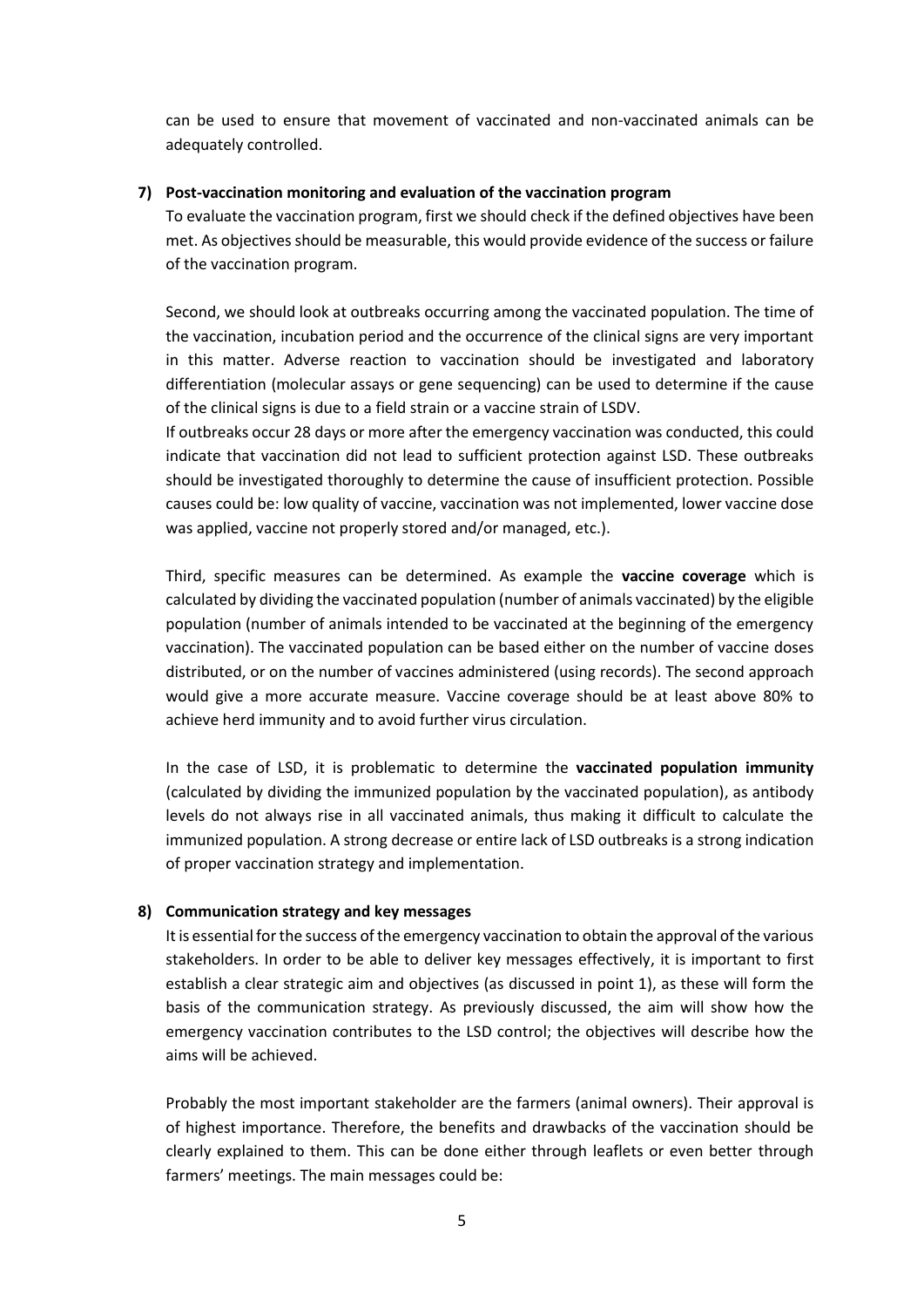- Vaccination will prevent the appearance of clinical signs and thus prevent economic losses
- Vaccinated animals will not develop disease, if not already in incubation, therefore stamping out of vaccinated herds can be avoided
- Vaccinated animals will produce safe commodities which can be safely consumed and traded
- Minor adverse reactions, such as: swelling at the vaccination site, which are not harmful and disappear within 1-2 weeks; short lived fever; slight decrease of milk production or small skin or udder nodules (Neethling disease) that disappear within several days may rarely follow vaccination..

In a strict sense, only points 2-6 may be considered key elements to operational preparedness to effectively implement emergency vaccination in the field. Although complementary to the operational elements, points 1, 7 and 8 are generally considered out of scope for vaccination operations, but are still highly relevant to cover all the aspects of emergency vaccination.

## **Emergency vaccination strategies**

There are number of strategic issues to be considered for the implementation of an emergency vaccination.

- a) When is the disease most likely to trigger emergency vaccination? (i.e. when LSD is detected in a neighboring country close to your country border, or only when LSD is detected within your country)
- b) How large and what shape will be the vaccination area (in  $km<sup>2</sup>$ ) and why is it defined as a high risk area for entry of disease (i.e. based on a risk assessment process)?
- c) How many epidemiological units (number of village/herd/other) will need to be vaccinated and how are they distributed within the vaccination area?
- d) How many animals (number) will be vaccinated, what is their distribution within the area, herds sizes and management types (i.e. dairy, beef, feedlot, mixed)?
- e) How many vaccine doses (number) are available, in what size of vials, prior starting the emergency vaccination? (Minimize loses of vaccine as possible, as most manufactures recommend that once the bottle is open it should be used during the same day)
- f) How fast, i.e. how many days will it take for the emergency vaccination to be carried out?
- g) How many trained people will be needed to carry out the vaccination in the given area within the given timeframe?
- h) How much equipment is needed to carry out the planned emergency vaccination?
- i) How will the emergency vaccination be funded?
- j) Which approach(es) will be used, i.e. application of barrier (define width along the border), or blanket (define area)?
- k) Will there be priorities within the vaccination zone, such as priority subpopulations? For example, should commercial farms be vaccinated first and smaller farms later? Are there particularly valuable stock that need to be protected?
- l) How will vaccination be carried out when applying ring or barrier vaccination? –For example, starting from the outbreak location moving outwards, or starting at the periphery moving inwards?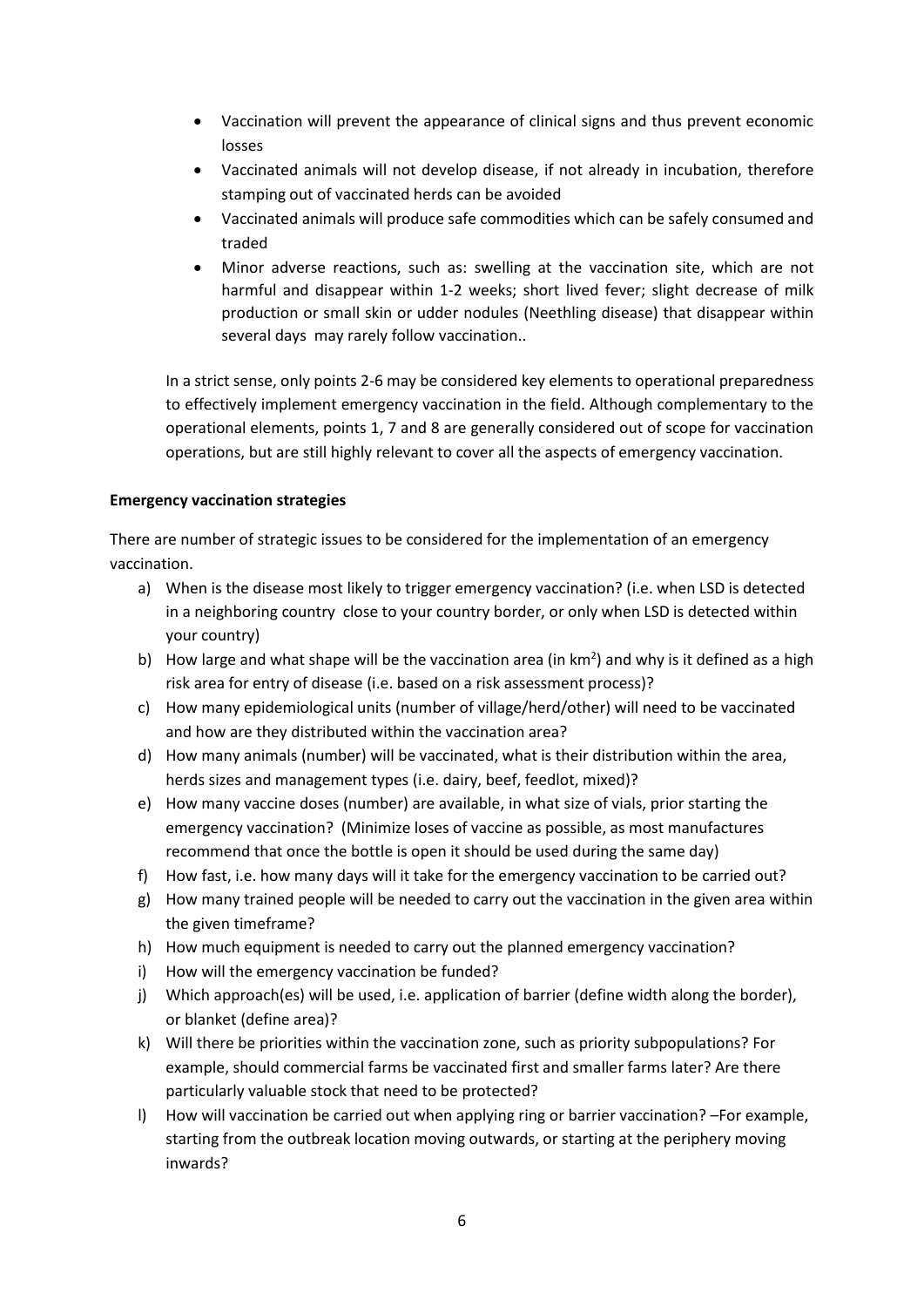- m) How will vaccinated animals and herds be identified and recorded after being vaccinated?
- n) At what age will the animals be vaccinated ?(as a recommendation: vaccinate at all ages if not previously vaccinated and calves from vaccinated mothers should be vaccinated at 3-4 months
- o) What is the exit strategy after vaccination was carried out and how many further vaccinations are planned after the emergency one is conducted?

#### **Consideration on the vaccine and vaccine provider**

It is recommended to always use high quality vaccines, because poor quality vaccines may lead to a lack of protection and ultimately higher costs due to inefficient disease control.

Currently, only live vaccines are available against LSDV. The most common strain used in the LSD attenuated vaccines is the Neethling strain.

In countries where sheep pox is also present, a possible alternative are vaccines containing attenuated sheep pox virus strains, e.g.: RM-65. In these cases, increased dosage needs to be used. However, based on field studies, LSDV Neethling vaccines are more effective than RM-65 (at ten times of the small animal dose).

Where goat pox is also present, attenuated goat pox virus strain can be used, like the Gorgan goat pox strain.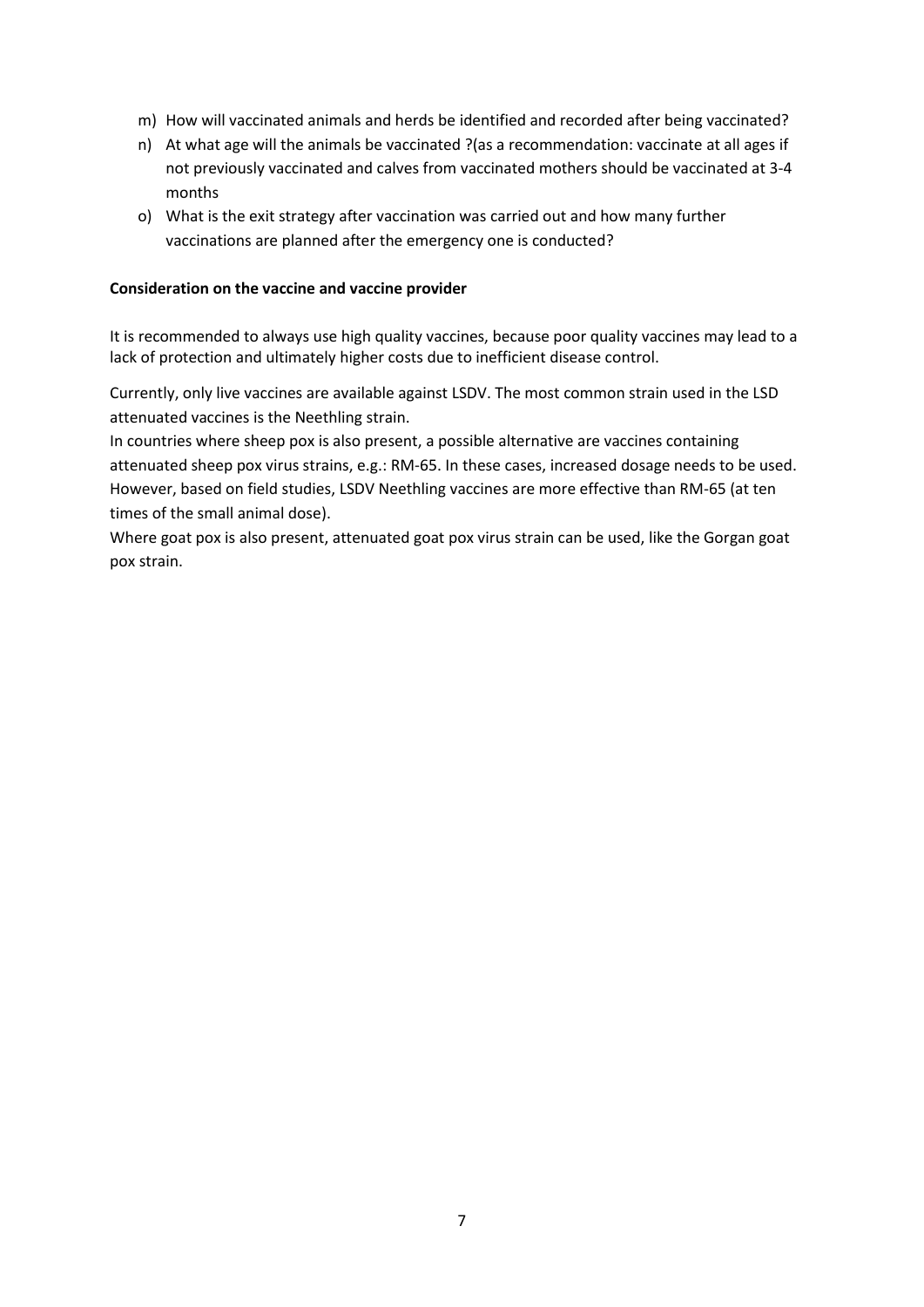For a detailed list of available LSD vaccines, per supplier, please see the table below, (extracted on 11 September 2018 from the website of The Center for Food Security and Public Health at [http://www.cfsph.iastate.edu/Vaccines/disease\\_list.php?disease=lumpy-skin-disease&lang=en\)](http://www.cfsph.iastate.edu/Vaccines/disease_list.php?disease=lumpy-skin-disease&lang=en). Alterations to the original table appear in Italics.

Lumpy skin disease vaccines (in Alphabetic order)

#### **[Dollvet](http://www.cfsph.iastate.edu/Vaccines/manufacturer_list.php?manufacturer=185&lang=en)**

| <b>Product Name</b> | Type | Strain/Subtype   | Adjuvant | <b>Licensed Countries</b> |
|---------------------|------|------------------|----------|---------------------------|
| LUMPYDOLL           | Live | KSGPV 0240       | None     | Iraq, Turkey              |
| LSD-NDOLL           | Live | <b>Neethling</b> | None     | Iraq                      |

#### FGBI - [Federal Centre for Animal Health](http://www.cfsph.iastate.edu/Vaccines/manufacturer_list.php?manufacturer=202&lang=en)

| <b>Product Name</b>                                                                 | <b>Type</b> | Strain/Subtype | Adjuvant    | <b>Licensed Countries</b>                         |
|-------------------------------------------------------------------------------------|-------------|----------------|-------------|---------------------------------------------------|
| <b>Cultural Dry Virus</b><br>Vaccine Against Sheep<br>Pox and Lumpy Skin<br>Disease | Live        | Not Available  | None        | Belarus, Kazakhstan,<br><b>Russian Federation</b> |
| Sheep Pox and Lumpy<br>Skin Disease Dry Virus<br>Vaccine                            | Live        | Not Available  | <b>None</b> | Belarus, Kazakhstan,<br><b>Russian Federation</b> |

## [Kenya Veterinary Vaccines Production Institute \(KEVEVAPI\)](http://www.cfsph.iastate.edu/Vaccines/manufacturer_list.php?manufacturer=17&lang=en)

| <b>Product Name</b> | <b>Type</b> | Strain/Subtype   | Adjuvant | <b>Licensed Countries</b> |
|---------------------|-------------|------------------|----------|---------------------------|
| LUMPIVAX™           | Live        | <b>Neethling</b> | None     | Kenva                     |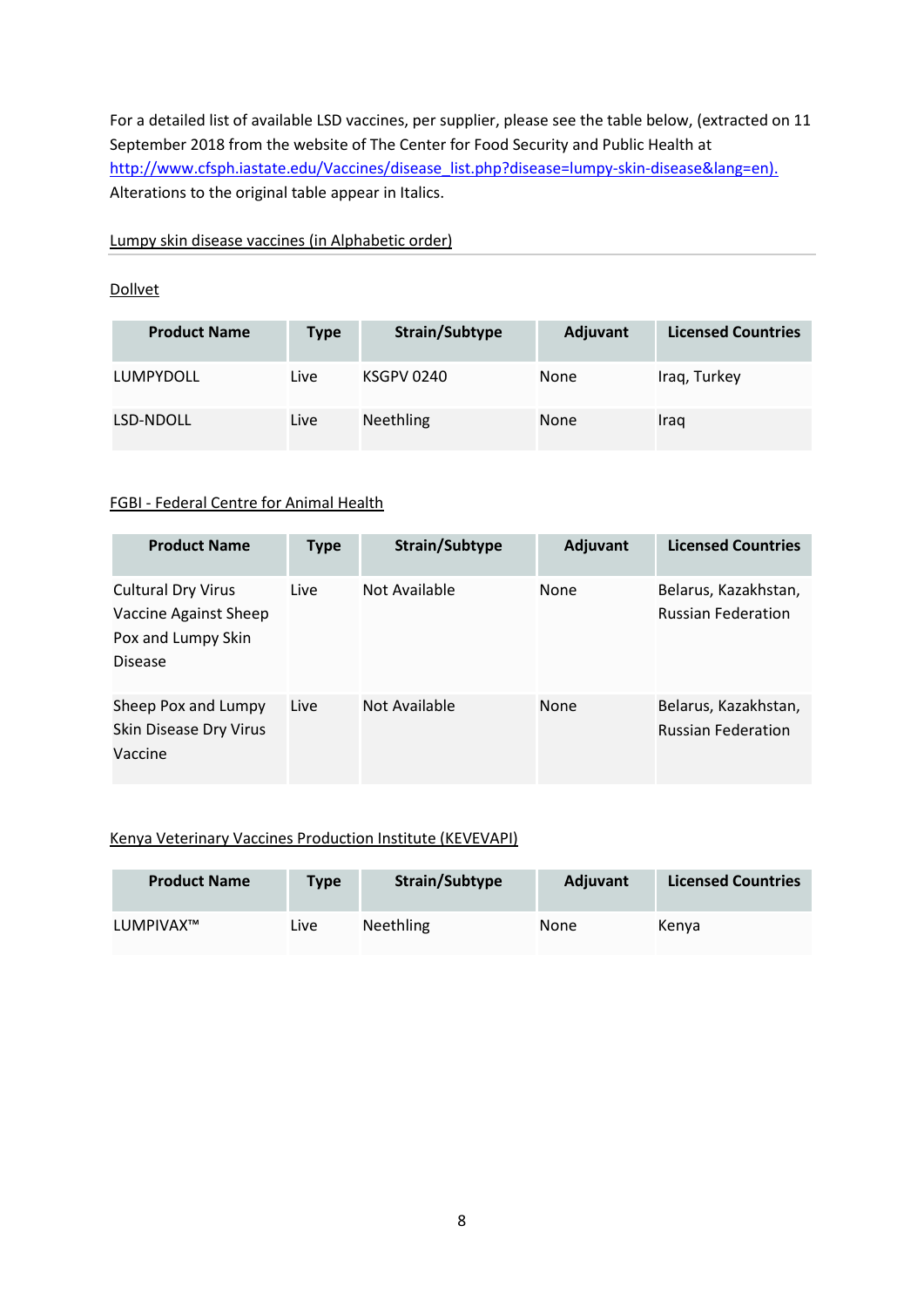## [M.C.I. Santé Animale](http://www.cfsph.iastate.edu/Vaccines/manufacturer_list.php?manufacturer=234&lang=en)

| <b>Product Name</b> | <b>Type</b> | Strain/Subtype   | Adjuvant | <b>Licensed Countries</b>                                                                                                                        |
|---------------------|-------------|------------------|----------|--------------------------------------------------------------------------------------------------------------------------------------------------|
| BOVIVAX LSD-N       | Live        | <b>Neethling</b> | None     | Botswana, Cameroon,<br>Egypt, Cote d'Ivoire,<br>Kenya, Mali, Mauritania,<br>Morocco, Saudi Arabia,<br>Senegal, South Africa,<br>Tanzania, Uganda |

# [Merck Animal Health \(MSD Animal Health\)](http://www.cfsph.iastate.edu/Vaccines/manufacturer_list.php?manufacturer=13&lang=en)

| <b>Product Name</b> | <b>Type</b> | Strain/Subtype                               | Adjuvant | <b>Licensed Countries</b>                                                                                                                                                                                    |
|---------------------|-------------|----------------------------------------------|----------|--------------------------------------------------------------------------------------------------------------------------------------------------------------------------------------------------------------|
| LUMPYVAX™           | Live        | Neethling (based on<br>Mathijs et al., 2016) | None     | Angola, Botswana,<br>Burundi, Congo (Dem.<br>Rep.), Ethiopia, Kenya,<br>Lesotho, Madagascar,<br>Malawi, Mozambique,<br>Namibia, Rwanda,<br>South<br>Africa, Swaziland, Tanzania,<br>Uganda, Zambia, Zimbabwe |

# [National Veterinary Institute \(NVI\)](http://www.cfsph.iastate.edu/Vaccines/manufacturer_list.php?manufacturer=115&lang=en)

| <b>Product Name</b>           | Type | Strain/Subtype | Adjuvant      | <b>Licensed Countries</b> |
|-------------------------------|------|----------------|---------------|---------------------------|
| Lumpy Skin Disease<br>Vaccine | Live | Not Available  | Not Available | Ethiopia                  |

#### [Onderstepoort Biological Products](http://www.cfsph.iastate.edu/Vaccines/manufacturer_list.php?manufacturer=33&lang=en)

| <b>Product Name</b>                      | Type | Strain/Subtype   | <b>Adjuvant</b> | <b>Licensed Countries</b> |
|------------------------------------------|------|------------------|-----------------|---------------------------|
| Lumpy Skin Disease<br>Vaccine for Cattle | Live | <b>Neethling</b> | None            | South Africa              |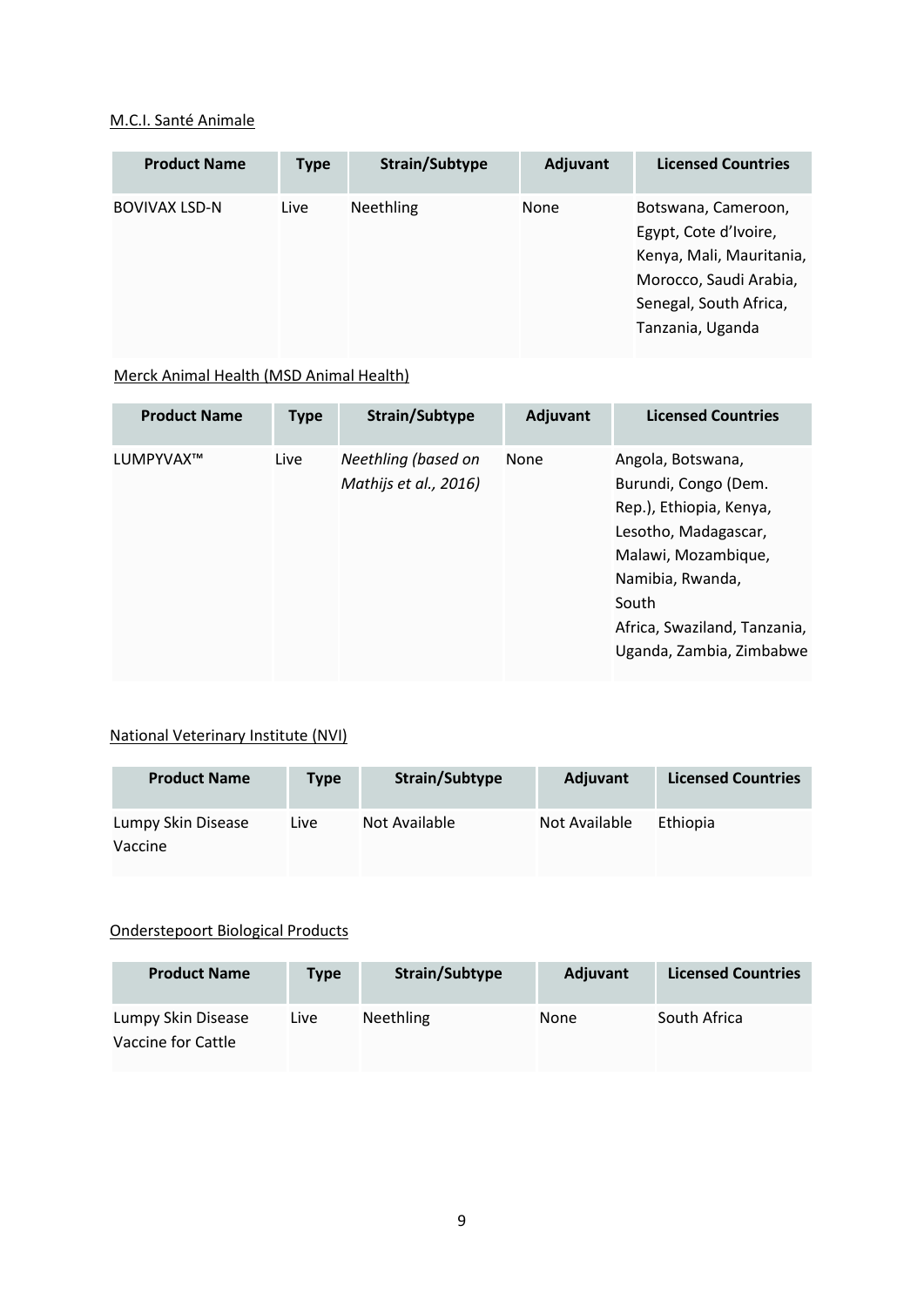## [Vetal Animal Health Products S.A.](http://www.cfsph.iastate.edu/Vaccines/manufacturer_list.php?manufacturer=45&lang=en)

| <b>Product Name</b> | <b>Type</b> | Strain/Subtype              | <b>Adiuvant</b> | <b>Licensed Countries</b> |
|---------------------|-------------|-----------------------------|-----------------|---------------------------|
| Lumpyvac™           | Live        | <b>Attenuated Neethling</b> | None            | Turkey                    |

For Sheep and Goat Pox vaccines please visit the website of The Center for Food Security and Public Health http://www.cfsph.iastate.edu/Vaccines/disease\_list.php?disease=sheep-pox-and-goatpox&lang=en

Further considerations on the vaccine provider:

- The number of doses that can be provided by the manufacturer in a given period of time
- The clearance process at the border/customs
- The time needed for the vaccine to be shipped to a designated central facility
- Flexibility in the how many doses are within a vial, as the target population would influence the dosage needs, i.e. when vaccinating small backyard premises, vials with lower doses are preferred.
- Possibility of exchanging expiring vaccines with a fresh stock of vaccines, or to sell them to other countries
- Production site quality control standards and proof of testing.

Further considerations on the vaccine:

- Shelf-life and expiry date (especially if the vaccine is stored in the country)
- Onset of immunity
- Duration of immunity
- Adverse reactions, both the type of reaction and their prevalence in the vaccinated population
- Past experience of other countries

The cost per dose should not play a major role. The emphasis must be on the use of high quality vaccines, as per independent expert advice.

## **Exit strategy**

The ideal outcome of the control strategy in affected countries is to eventually regain the status of LSD freedom of the country (or zone). The requirements to gain/re-gain freedom of LSD are described in the OIE Terrestrial Animal Health Code Chapter 11.9. Infection with LSD.

A summary is given in the table below, where the time periods refer to the time needed to gain/regain the LSD free status, during which time LSD has not occurred and vaccination has been prohibited in the given zone or country, and the respective surveillance activities (laid down in article 11.9.15) have been applied.

|                         | <b>Only clinical surveillance</b> | clinical, virological and serological<br>surveillance |
|-------------------------|-----------------------------------|-------------------------------------------------------|
| <b>Only vaccination</b> | 3 vears                           | 2 vears                                               |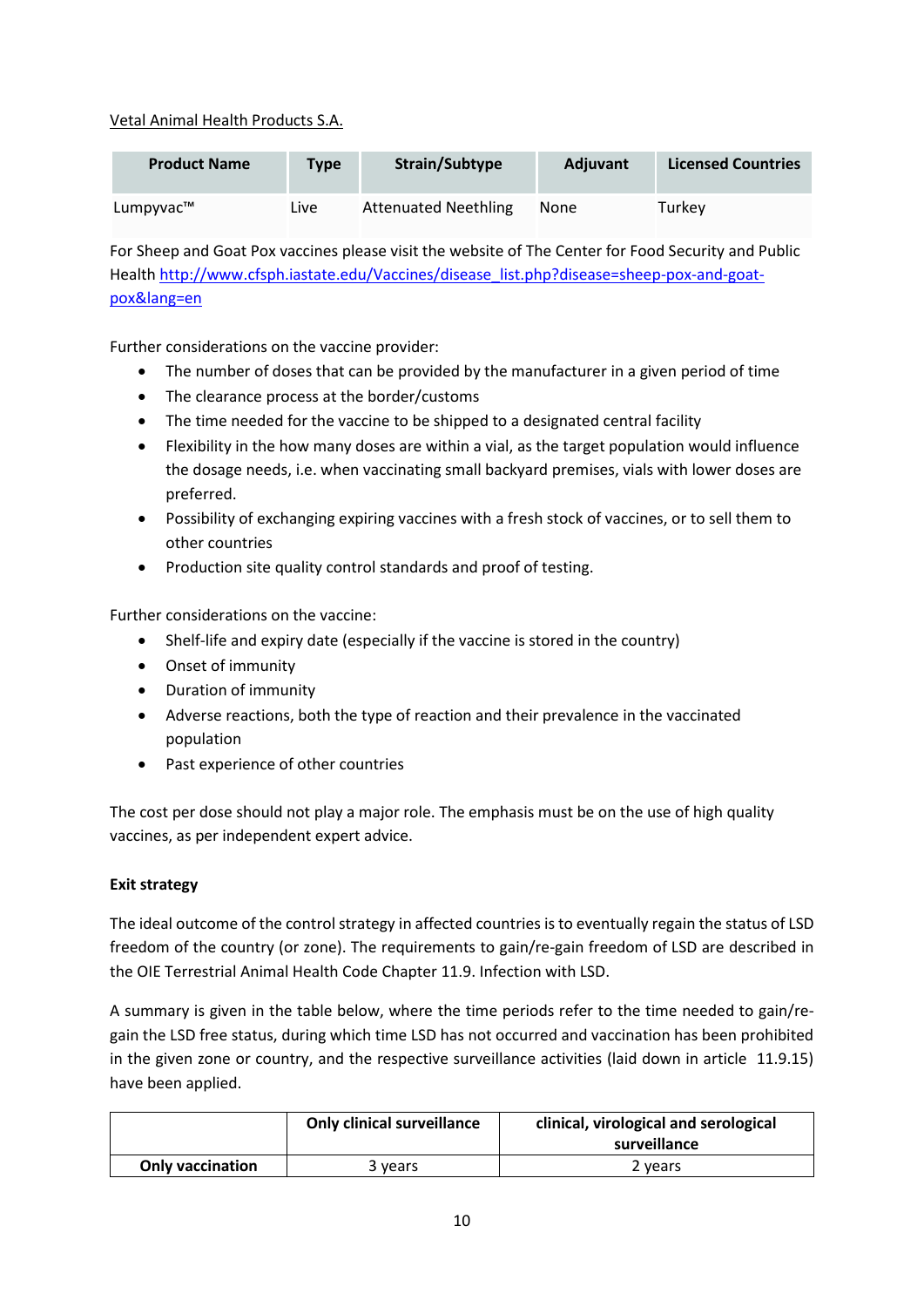| Stamping-out and | 26 months | 14 months |
|------------------|-----------|-----------|
| vaccination      |           |           |

The table shows that, in all cases, vaccination needs to be prohibited in order to be eligible to regain freedom. LSD vaccination withdrawal decision and tactics would depend on the individual country situation and risk (estimated through a specific risk assessment).

The important criteria/discussion points should be:

- Was the virus circulation stopped after the emergency vaccination?
- Is the likelihood of introduction or re-introduction of LSD sufficiently reduced, based on the situation in neighboring countries?
- Is the sensitivity of surveillance (early detection) high enough to detect re-emergence?
- Is the level or preparedness adequate in case of re-emergence (contingency plan, early response), with a special attention on containing disease, maintaining a vaccine stock and carrying out emergency vaccination?
- Is there political or economic risk or gain to stop vaccination considering: trade and farmer, industry, politicians and public response/perception?

| <b>Key element</b> | <b>Operational phase</b> | List of policies, plans, standard operating procedures (SOPs), work       |
|--------------------|--------------------------|---------------------------------------------------------------------------|
|                    |                          | instructions, checklists or templates required                            |
| Logistics          | Pre-vaccination          | Finalize public procurement (if needed) to purchase and/or<br>$\bullet$   |
|                    | operations               | order vaccines                                                            |
|                    |                          | Template for ordering, and/or purchase of vaccine from                    |
|                    |                          | national bank/ vaccine manufacturer/ supplier is available;               |
|                    |                          | Vaccine importation (including air transport), customs                    |
|                    |                          | clearance and necessary permits (where relevant), including               |
|                    |                          | communication and logistical coordination with vaccine                    |
|                    |                          | manufacturer/supplier. Relevant contact persons should be stated;         |
|                    |                          | In-house or independent quality control of vaccine batches,               |
|                    |                          | including in vitro laboratory testing (with confirmation of vaccine       |
|                    |                          | virus identity; defining the vaccine virus titer on cell culture; testing |
|                    |                          | for the presence of the contaminants) should be considered;               |
|                    |                          | LSD confirmation, doses available and/or request for doses;               |
|                    |                          | Designation of a Central Vaccination Storage Centre and                   |
|                    |                          | Field Vaccine Distribution Points or equivalent;                          |
|                    |                          | Location, responsibilities and contact details of the National            |
|                    |                          | Vaccination Manager at the Central Vaccination Storage Centre or          |
|                    |                          | equivalent (identify in advance);                                         |
|                    |                          | Location, responsibilities and contact details of the Local               |
|                    |                          | Vaccination Manager(s) at the Field Vaccine Distribution Point(s) or      |
|                    |                          | equivalent (identify in advance);                                         |
|                    |                          | Responsibility for cold chain maintenance within storage                  |
|                    |                          | centre facilities - Vaccine to be stored at temperature as required by    |
|                    |                          | the manufacturer. Temperature to be recorded on daily basis;              |
|                    |                          | Responsibility for supply of vaccination equipment to                     |
|                    |                          | accompany vaccine;                                                        |
|                    |                          | Provision of appropriate transport for vaccine, equipment,                |
|                    |                          | personnel and funding for maintenance and fuel;                           |
|                    | Vaccination              | Control of vaccine stock by National Vaccination<br>$\bullet$             |
|                    | operations               | Manager/Central Vaccination Storage Centre or equivalent;                 |
|                    |                          |                                                                           |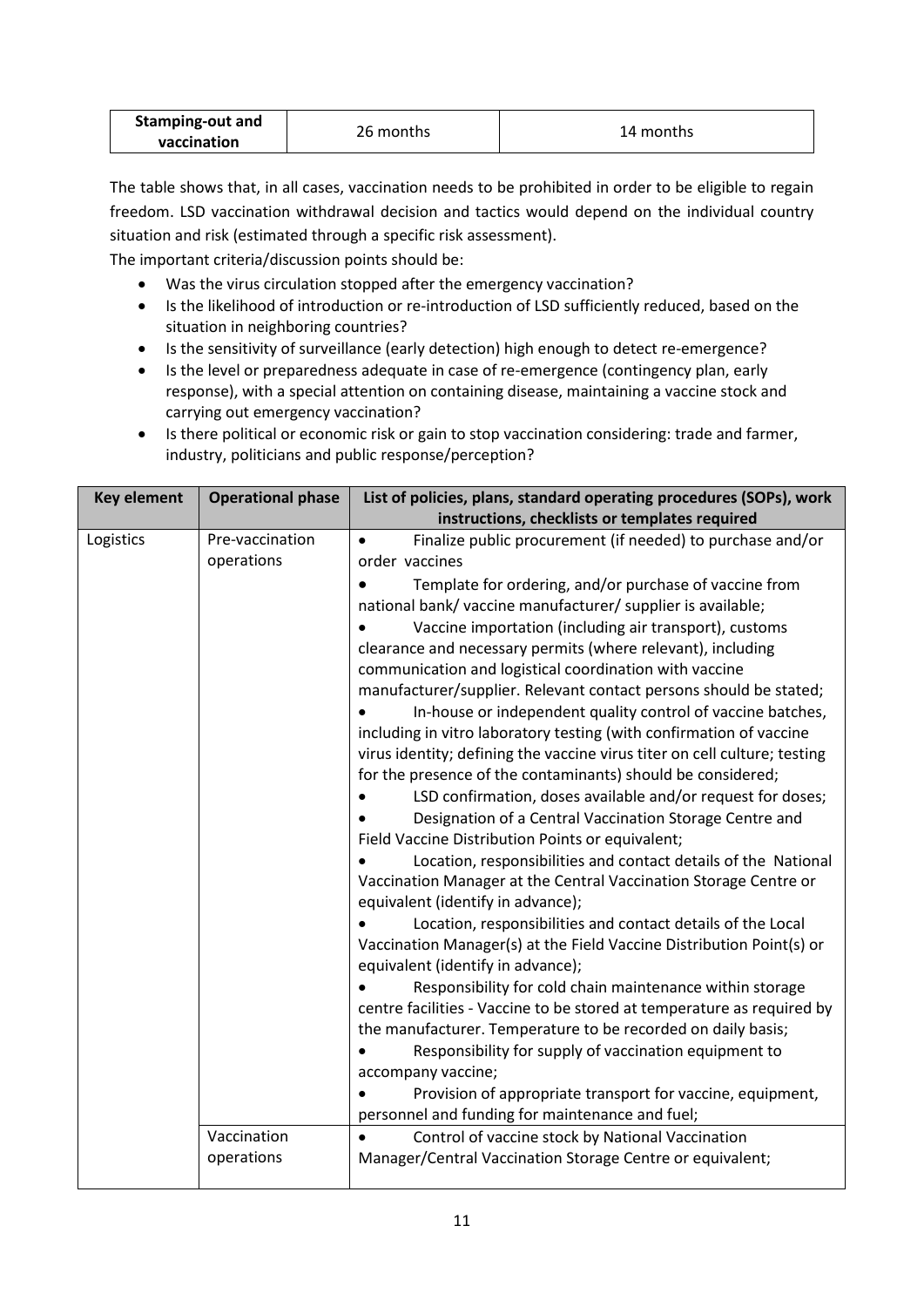| <b>Key element</b> | <b>Operational phase</b>                                   | List of policies, plans, standard operating procedures (SOPs), work                                                                                                                                                                                                                                                                                                                                                                                                                                                                                                                                                                                                                                                                                                                                                                                                                                                                            |
|--------------------|------------------------------------------------------------|------------------------------------------------------------------------------------------------------------------------------------------------------------------------------------------------------------------------------------------------------------------------------------------------------------------------------------------------------------------------------------------------------------------------------------------------------------------------------------------------------------------------------------------------------------------------------------------------------------------------------------------------------------------------------------------------------------------------------------------------------------------------------------------------------------------------------------------------------------------------------------------------------------------------------------------------|
|                    |                                                            | instructions, checklists or templates required                                                                                                                                                                                                                                                                                                                                                                                                                                                                                                                                                                                                                                                                                                                                                                                                                                                                                                 |
|                    |                                                            | Ordering and control of vaccine by Local Vaccination<br>$\bullet$<br>Manager/Field Vaccine Distribution Point or equivalent;<br>Control of vaccine stock and information requirements for<br>orders of vaccine received and dispatched, including:<br>Batch number and expiry date<br>Е<br>Quantity provided or received<br>Source<br>Contact details or recipient responsible for vaccine<br>Е<br>Dates of transport<br>Е<br>Means of identification of vaccine<br>п<br>Intended use: administer to animals or destruction of<br>п<br>vaccine (if not used-up fully);<br>Vaccine storage and handling guidelines;<br>$\bullet$                                                                                                                                                                                                                                                                                                                |
|                    | Post-vaccination<br>operations                             | Vaccine package user instructions (in national language);<br>Responsibility for inventory control and steps for managing<br>$\bullet$<br>vaccine distribution and receiving un-administered doses;<br>Quality assurance and auditing (inventory of vaccine used,<br>including following minimum information):<br>Batch numbers (serial number, expiry date)<br>Legal description of vaccination zone and premises location<br>where administered;<br>Date of vaccination;<br>п<br>Identification numbers of vaccinated animals;<br>Е<br>Temperature log data for cold chain;<br>п<br>Any additional information deemed appropriate;<br>п<br>Vaccine inventory template;                                                                                                                                                                                                                                                                        |
|                    |                                                            |                                                                                                                                                                                                                                                                                                                                                                                                                                                                                                                                                                                                                                                                                                                                                                                                                                                                                                                                                |
| Workforce          | Pre-vaccination<br>operations<br>Vaccination<br>operations | Organizational structure (chart) of the vaccination<br>coordination and delivery network;<br>National Vaccination Manager/Central Vaccination Storage<br>Centre or equivalent;<br>Local Vaccination Manager/Field Vaccine Distribution Point<br>$\bullet$<br>or equivalent;<br>Staff responsible for cold chain management;<br>Staff responsible for supply of vaccination equipment<br>Coordination between various organizational levels and<br>stakeholders (Veterinary Services, commercial suppliers, etc.);<br>Develop Vaccinator training content<br>Ensure legislative authority to vaccinate<br>Identify personnel to compromise vaccination teams;<br>$\bullet$<br>Procurement contract template for vaccination personnel, if<br>required;<br>Define vaccination team size, structure, functional roles;<br>Define Training requirements for vaccination team and<br>delivery methods of training;<br>Health and safety guidelines; |
|                    |                                                            | Vaccination team work flow/process (chart);                                                                                                                                                                                                                                                                                                                                                                                                                                                                                                                                                                                                                                                                                                                                                                                                                                                                                                    |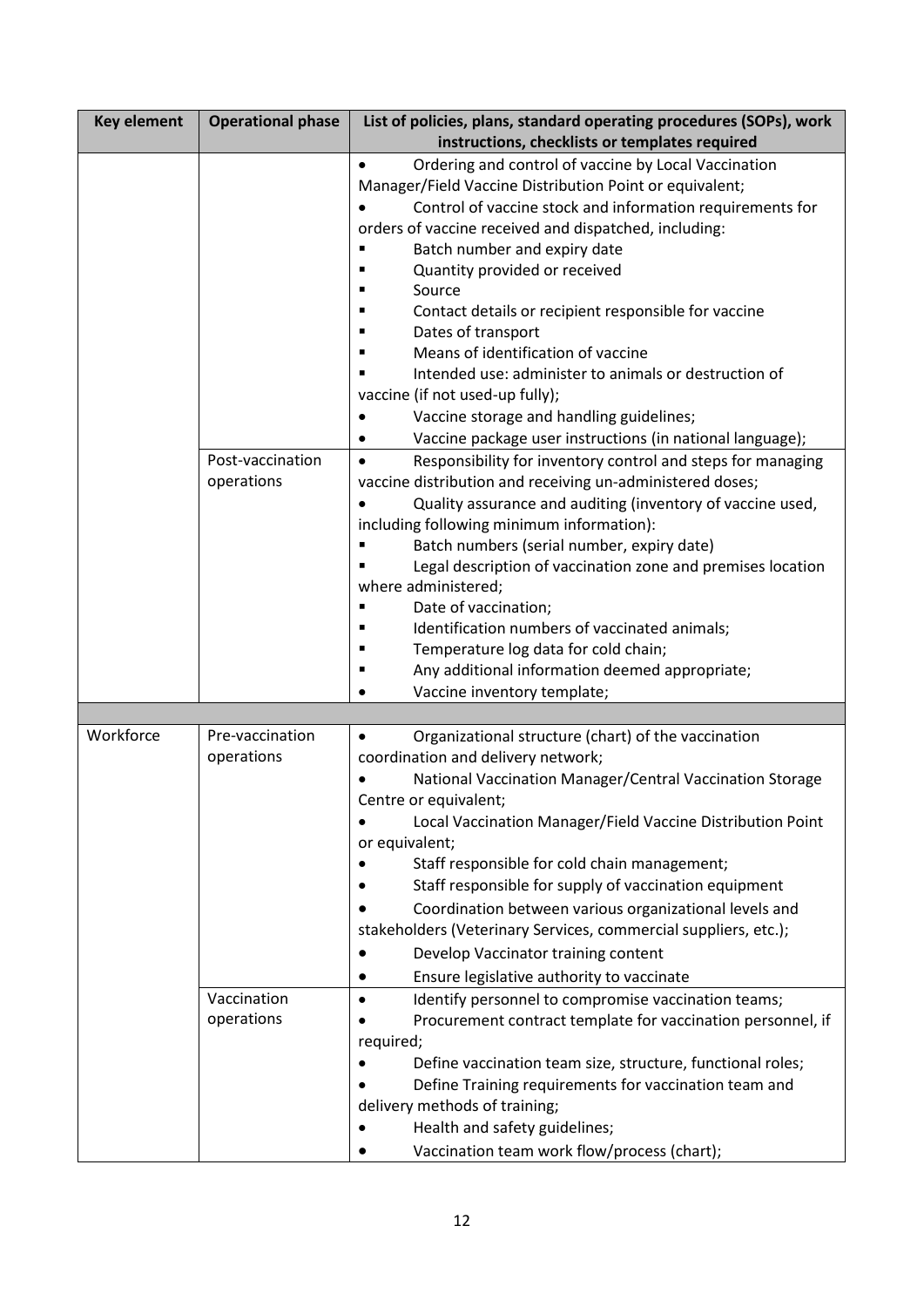| <b>Key element</b>                                 | <b>Operational phase</b>      | List of policies, plans, standard operating procedures (SOPs), work<br>instructions, checklists or templates required             |
|----------------------------------------------------|-------------------------------|-----------------------------------------------------------------------------------------------------------------------------------|
|                                                    | Post-vaccination              | Post-vaccination field visit debriefing checklist<br>$\bullet$                                                                    |
|                                                    | operations                    | Capturing records upon return from vaccination field visits;                                                                      |
|                                                    |                               |                                                                                                                                   |
| Biosecurity                                        | Pre-vaccination<br>operations | N/A                                                                                                                               |
|                                                    | Vaccination                   | Biosecure entry-exit of premises to be vaccinated;<br>$\bullet$                                                                   |
|                                                    | operations                    | Personal protective equipment (PPE) checklist, if needed;                                                                         |
|                                                    |                               | Instructions on good vaccination practice, including needle                                                                       |
|                                                    |                               | hygiene and heat sterilization of reusable equipment;                                                                             |
|                                                    |                               | Cleaning and disinfection checklist;<br>$\bullet$                                                                                 |
|                                                    | Post-vaccination              | Biosecure decontamination, and/or disposal and return of<br>$\bullet$                                                             |
|                                                    | operations                    | unused vaccine and disposable equipment;                                                                                          |
|                                                    |                               |                                                                                                                                   |
| Surveillance                                       | Pre-vaccination               | Generating lists of priority areas and or premises;<br>$\bullet$                                                                  |
|                                                    | operations                    | Database; herd size, type, location, contact persons, private<br>veterinarians, regional veterinary authority                     |
|                                                    |                               |                                                                                                                                   |
|                                                    | Vaccination                   | Farmer contact checklist;                                                                                                         |
|                                                    | operations                    | Clinical surveillance of animals to be vaccinated;<br>$\bullet$<br>Sampling protocols in case of LSD suspicion;                   |
|                                                    |                               | Checklist for sampling and inspection;                                                                                            |
|                                                    |                               | Protocol if LSD infection detected;                                                                                               |
|                                                    |                               | Administering vaccine to livestock;                                                                                               |
|                                                    |                               | Vaccination kit checklist;                                                                                                        |
|                                                    |                               | Reporting chain of command for any clinical suspicion during                                                                      |
|                                                    |                               | vaccination or odd events                                                                                                         |
|                                                    |                               | Information package for vaccinated premises (including                                                                            |
|                                                    |                               | notice of legislative authority to enter premises and vaccinate                                                                   |
|                                                    |                               | animals, owner's rights, factsheet on LSD vaccination, information                                                                |
|                                                    |                               | on support networks and sources of advice, etc.);                                                                                 |
|                                                    | Post-vaccination              | Refer to post-vaccination monitoring and vaccination<br>$\bullet$                                                                 |
|                                                    | operations                    | programme evaluation plan;                                                                                                        |
|                                                    |                               | Adverse vaccine reaction recording template;                                                                                      |
|                                                    |                               |                                                                                                                                   |
| Livestock<br>identification<br>and<br>traceability | Pre-vaccination               | Responsibility for supply of animal identification equipment<br>$\bullet$                                                         |
|                                                    | operations                    | to accompany vaccine (including, e.g. contracts, arrangements with                                                                |
|                                                    | Vaccination                   | commercial suppliers);                                                                                                            |
|                                                    | operations                    | Permanent identification type (e.g. ear tag, tattoo, etc.) for<br>vaccinated animals, per species/production sector/holding type, |
|                                                    |                               | etc.;                                                                                                                             |
|                                                    |                               | Checklist to ensure that the equipment to tag animals after                                                                       |
|                                                    |                               | vaccination is in order (e.g. ear tag piercer, tattooing equipment);                                                              |
|                                                    |                               | Vaccinated animal identification recording template;                                                                              |
|                                                    | Post-vaccination              | Quality assurance and auditing (record the following<br>$\bullet$                                                                 |
|                                                    | operations                    | minimum information, if applicable):                                                                                              |
|                                                    |                               | Movement permits (origin and destination) of any                                                                                  |
|                                                    |                               | vaccinated animals;                                                                                                               |
|                                                    |                               | Date and location of destruction or slaughter;                                                                                    |
|                                                    |                               | Destination and intended end-use of animal products;                                                                              |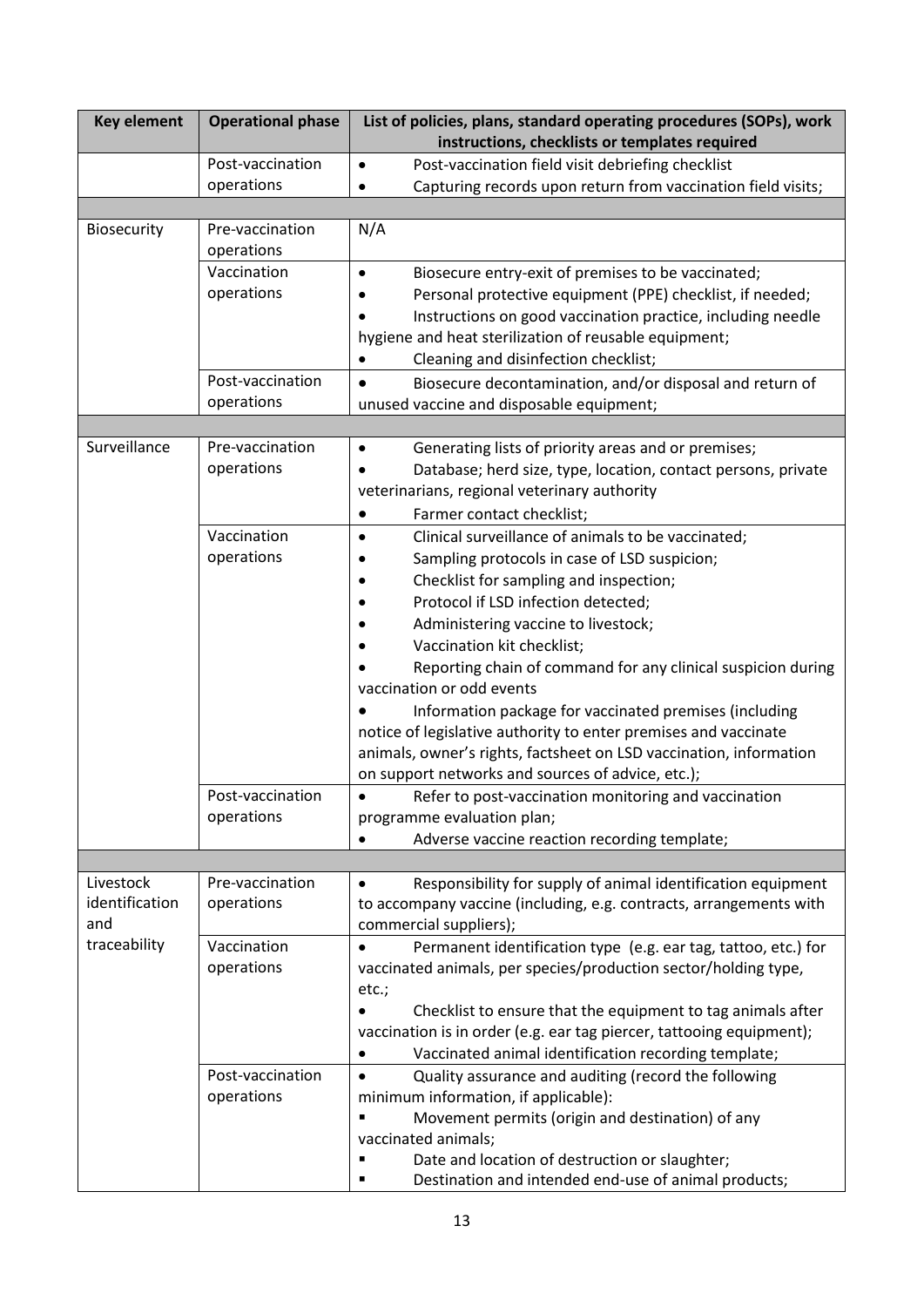| Key element | <b>Operational phase</b> | List of policies, plans, standard operating procedures (SOPs), work<br>instructions, checklists or templates required |
|-------------|--------------------------|-----------------------------------------------------------------------------------------------------------------------|
|             |                          | Data entry operations manual.                                                                                         |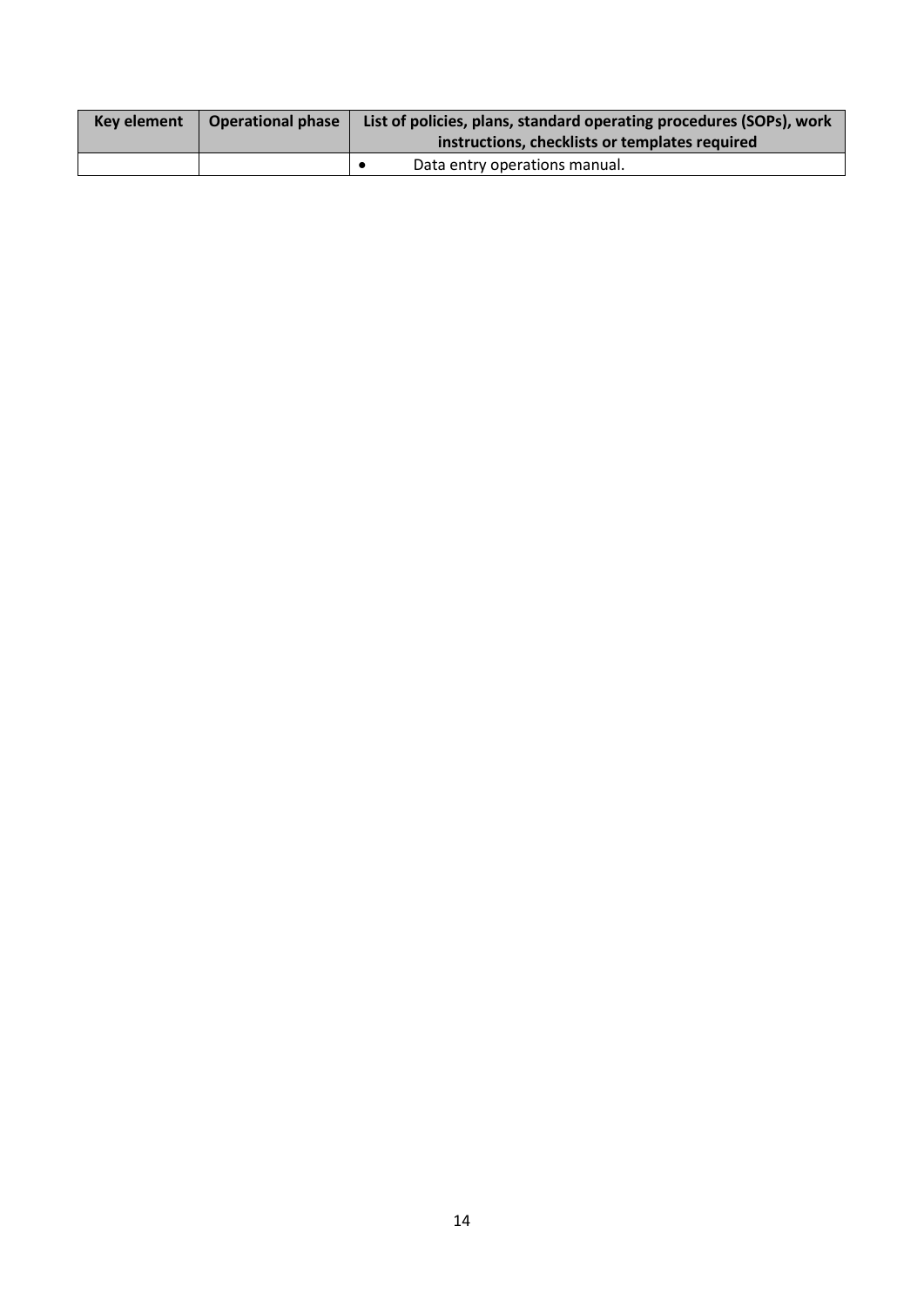#### **Key LSD-specific facts to be considered when planning for emergency vaccination:**

**Incubation period:** experimentally 4-7 days, but can be up to 5 weeks

**Onset of immunity:** Immunity starts to develop around 10 days after vaccination and is completed by 3 weeks. For administrative and legal purposes, consider 28 days after vaccination.

**Rate of spread of disease:** It is very difficult to determine an average rate of spread as many factors influence the spread of the disease. Based on the LSD epidemic in Southeast Europe, where a median spread rate of 7.3 km/week was observed, one could assume that the average rate of spread could fall between 5 and 20 km per week. However, long distance jumps may occur related to the transport of infected cattle.

**Seasonality:** Depends on vector abundance. In some regions, there might not be a vector-free period. As a rule of a thumb in Europe (and Turkey), the following observations were made:

Highest number of outbreaks occurred between May and July. Also in April and August-November the number of outbreaks were still relatively high. The period between December and March had the lowest number of outbreaks overall. Based on this, vaccination should start and end before the vector free / vector scarce period ends.

**Outbreak detection delay:** It is an important factor to take into account and it is safer to plan with a couple of weeks of detection delay when making assumptions.